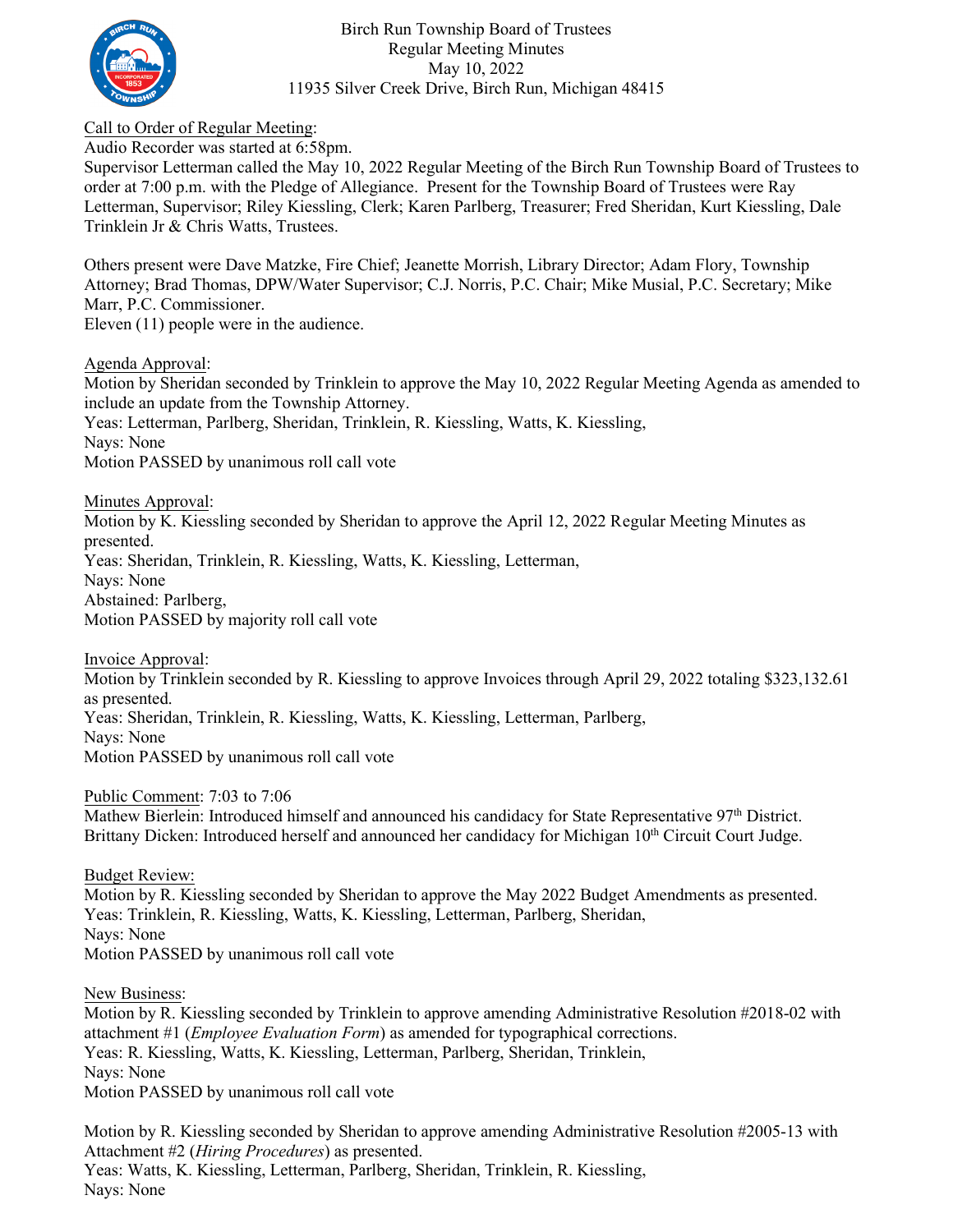Motion PASSED by unanimous roll call vote Motion by R. Kiessling seconded by Sheridan to adopt Resolution #2022-11 (*Adoption of Township Master Plan*) as presented. Yeas: None Nays: None Motion was withdrawn after discussion WITHDRAWN

Motion by R. Kiessling seconded by Trinklein to adopt Resolution #2022-12 (*Letter of Support to the Saginaw County Road Commission*) as presented. Yeas: Letterman, Parlberg, Sheridan, Trinklein, R. Kiessling, Watts, Nays: K. Kiessling, Motion PASSED by majority roll call vote

Motion by R. Kiessling seconded by Sheridan to adopt Ordinance #2022-05 (*Financial Institutions Drive-Thru Amendment – Article 9*) as presented. Yeas: Letterman, Parlberg, Sheridan, Trinklein, R. Kiessling, Watts, K. Kiessling, Nays: None Motion PASSED by unanimous roll call vote.

Motion by R. Kiessling seconded by Sheridan to adopt Ordinance #2022-06 (*Outdoor Sales Lots – Article 9*) as presented. Yeas: Parlberg, Sheridan, Trinklein, R. Kiessling, Watts, K. Kiessling, Letterman, Nays: None Motion PASSED by unanimous roll call vote

Motion by K. Kiessling seconded by Trinklein to approve First Row Inc. to acquire the 2 necessary easements from KFC and Forward Corporation for the DDA Streetscape project, not to exceed \$8,000 collectively. Yeas: Sheridan, Trinklein, R. Kiessling, Watts, K. Kiessling, Letterman, Parlberg, Nays: None Motion PASSED by unanimous roll call vote.

Motion by R. Kiessling seconded by Trinklein to approve hiring Bruce Kniebbe as a Birch Run Township Firefighter.

Yeas: Trinklein, R. Kiessling, Watts, K. Kiessling, Letterman, Parlberg, Sheridan,

Nays: None

Motion PASSED by unanimous roll call vote.

Motion by R. Kiessling seconded by Trinklein to approve hiring O'Ryan T. Erwin as a Birch Run Township Firefighter.

Yeas: R. Kiessling, Watts, K. Kiessling, Letterman, Parlberg, Sheridan, Trinklein, Nays: None

Motion PASSED by unanimous roll call vote.

Motion by R. Kiessling seconded by Trinklein to approve hiring Noah Bauer as DPW Summer Help. Yeas: Watts, K. Kiessling, Letterman, Parlberg, Sheridan, Trinklein, R. Kiessling, Nays: None Motion PASSED by unanimous roll call vote.

Motion by R. Kiessling seconded by Sheridan to approve Kennedy Industries to perform the Sewer Pump #2 repair project. Yeas: K. Kiessling, Parlberg, Trinklein, R. Kiessling, Watts, Nays: Letterman, Sheridan, Motion PASSED by majority roll call vote.

Motion by R. Kiessling seconded by K. Kiessling to approve Joletec to perform the Birch Run Township Office Server Upgrade Project not to exceed \$5,000 above quote. Yeas: Parlberg, Trinklein, R. Kiessling, K. Kiessling, Nays: Letterman, Sheridan, Watts, Motion PASSED by majority roll call vote.